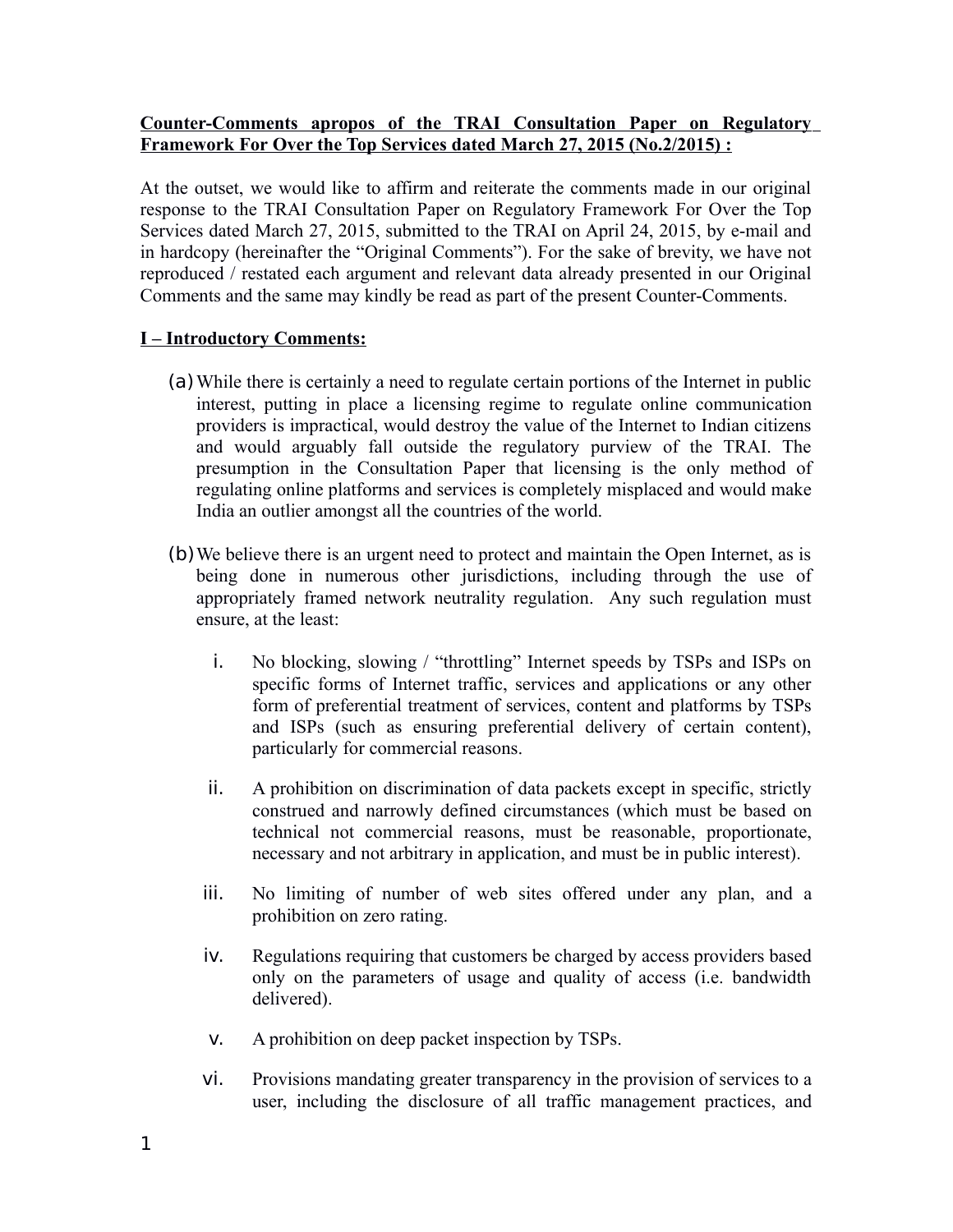preventing false advertising.

- vii. Prohibition against any measures taken by a service provider to limit use of any specific hardware / end point devices.
- (c) As has been highlighted in numerous submissions, the Internet is already an integral part of today's economy and society. As more and more services, content and applications are made available on the Internet, we are only likely to see the further use and therefore growing importance of this resource. It must however be kept in mind that the primary purpose or imperative of the Internet is not necessarily commercial – but rather to enable free communications and exchange of knowledge. This is why the Internet is often referred to as the greatest innovation of mankind – in that it enables unimaginable social benefits and efficiencies through connecting every person. TRAI must approach any regulation of the Internet keeping this basic principle in mind.
- (d)Given the various violations of the principle of network neutrality we have already seen in India it is essential that the TRAI act with urgency to ensure that this public utility is not turned into a club good – with access providers acting as toll booth operators and determining how and what content / services users should access. Despite the many claims that there is no evidence of market failure, we believe that not only are existing violations of the principle sufficient to enable the TRAI to make an evidence based determination of the harm done to the online environment, but that TRAI must in any case act on an urgent basis to ensure that no further incidents of violation or market failure occur. Further, given the importance of the Internet we believe that TRAI must take proactive measures to ensure competition, innovation and consumer protection in the online space – TRAI cannot afford to and should not take regulatory steps only after the horse has bolted.

In this respect it is worth noting that market forces themselves have not prevented certain unethical practices from being followed. Further public opinion has not always succeeded in changing unethical practices followed by TSPs – which often function as cartels – in adopting anti-consumer practices en masse. It is worth noting that despite constant protestations<sup>[1](#page-1-0)</sup> against for instance the imposition of Fair Usage Policies, these are becoming ubiquitous across the market.

- (e)TRAI must therefore act so as to ensure:
	- a. Competition is preserved both in the access provider market as well as in the online market itself, including through protecting unhampered and equitable access to all legal content on the public Internet;

<span id="page-1-0"></span><sup>1</sup> See for instance the Petition Against Airtel's Fair Usage Policy, available at <http://broadbandforum.co/afup/>and Katya Naidu and Shubhashish, "Fair Usage Policies Tick off Broadband Consumers", Business Standard, February 21, 2011, available at http://www.businessstandard.com/article/technology/fair-usage-policies-tick-off-broadband-consumers-111022100076\_1.html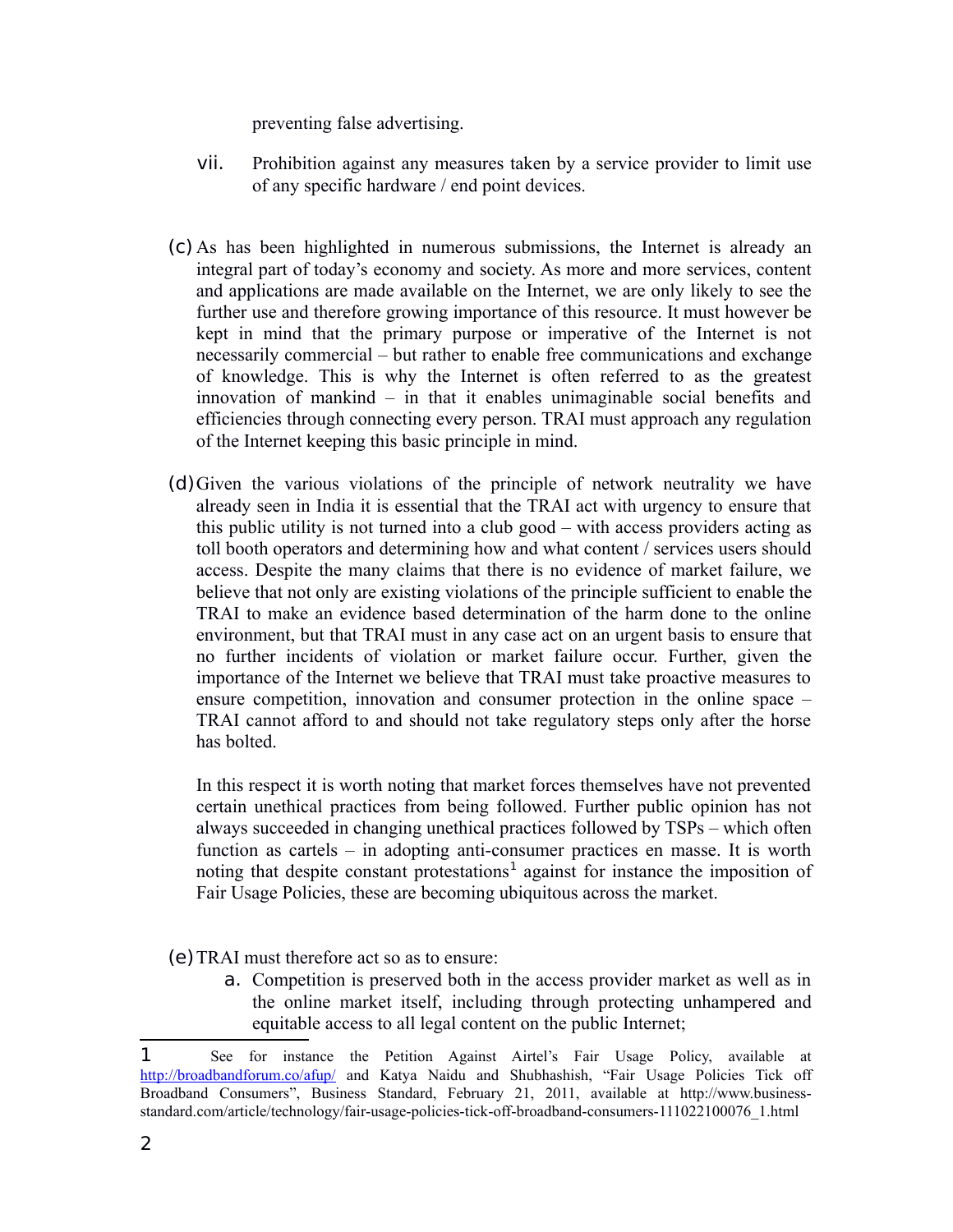- b. That it ensures innovation and edge providers / users are adequately protected from discriminatory practices, high costs and other unnecessary barriers to the market;
- c. Lower costs of access to the consumer and improve quality of access services;
- d. Encourage infrastructure growth in the country which necessarily implies ensuring that access providers do not have a free hand to employ traffic management and other practices that encourage them to create and maintain an artificial scarcity of bandwidth.
- (f) It must be kept in mind that access providers / TSPs / ISPs are usually a single source of information for consumers, content providers and indeed for TRAI regarding all aspects of the provision of services. Most consumers of Internet services are not in a position to determine whether they are being provided the services they have paid for or whether they are being cheated by their access providers. Ensuring appropriate regulation, including through the imposition of transparency related provisions, is therefore necessary to ensure certainty in the market, ensure informed decision making by users, prevent malpractice by access providers and to create a level playing field for all users and indeed access providers.
- (g)We believe that TRAI is indeed the appropriate authority to take action on the issue of network neutrality (and the same cannot be left to institutions such as the Competition Commission and Consumer forums). While we recognize that the various regulatory authorities may indeed have concurrent jurisdiction over various matters, we note that TRAI is the competent sectoral regulator and network neutrality is squarely an issue related to regulation of unethical practices by access providers. As mentioned previously, TRAI must take the lead in putting place appropriate regulation not only to ensure existing violations of the principle of network neutrality do not continue unchecked, but also ensure that further and more insidious violations are not seen in the market.

In this respect it is worth pointing out that neither the Competition Commission nor the Consumer Forums have the power to issue directions to an entire sector as the TRAI does. These are generally speaking adjudicatory forums where rights *inter se* parties are usually determined, and not a sectoral regulator set up with the specific purpose of ensuring proper growth and regulation of the telecom sector in India.

To be noted that the TRAI is specifically empowered under Section 11 of the TRAI Act, 1997, to inter alia:

• Make (non-binding) recommendations to the government on amongst other issues - terms and conditions of license to a service provider, measures to facilitate competition and promote efficiency in the operation of telecommunication services so as to facilitate growth in such services,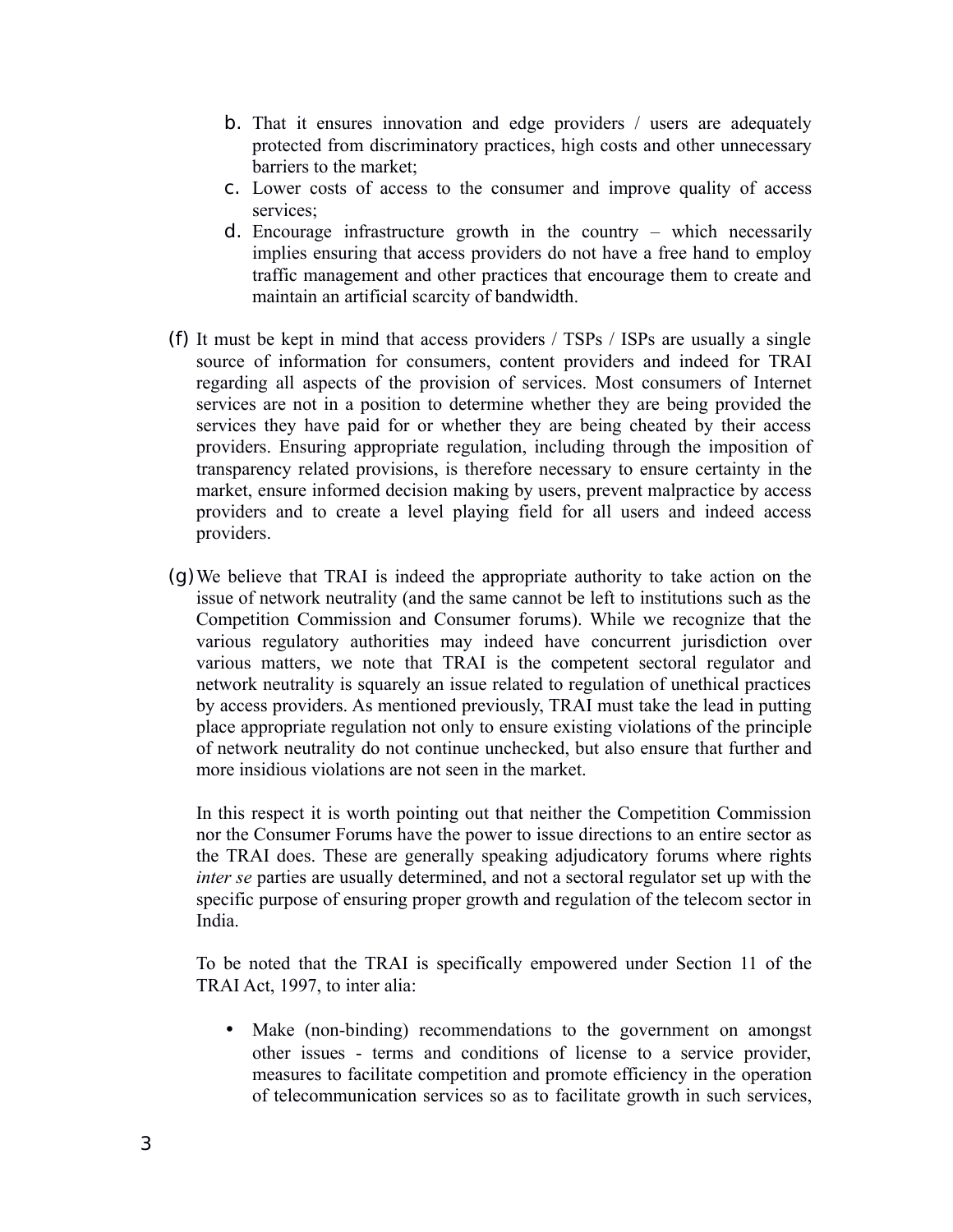measures for the development of telecommunication technology and any other matter relatable to telecommunication industry in general, etc.

- Inquire into and ensure compliance with the terms of the licenses granted by the Government of India
- Regulate revenue sharing agreements between service providers
- Lay down standards for Quality of Service and ensure maintenance thereof (so as to protect consumer interest)
- Notify rates for provision of telecom services
- (h)While TRAI must act, as mentioned previously, to regulate access providers, we are also of the opinion that the authority of TRAI to regulate specific types of applications and services on the Internet is questionable. To be kept in mind that the Telegraph Act, 1885, under which licenses are issued by the Government of India itself does not grant the licensor authority to license or regulate specific types of content on a network. The Telegraph Act grants the Government of India the exclusive privilege of establishing, maintaining and operating a telegraph system. The Act further permits the government to grant a license for the same. The license granted is therefore for the purpose of establishing, maintaining or operating a telegraph network. Regulating the content on a network is not covered under the Telegraph Act and as such TRAIs powers, in this respect are also accordingly limited under a combined reading of the Telegraph and TRAI Acts. Regulation of content on a network must therefore require another source of authority; which while the Government may enjoy under the Constitution and other statutory enactments, the TRAI certainly does not.

In the premises, we believe that TRAI does not have the authority to recommend licensing of specific data services on the Internet. It can make recommendations / regulations pertaining to the 'telecom layer' of the network only (which includes the carriage of voice and data by the network, but does not extend to the contents of the voice or data). To reiterate, while TRAI can make recommendations on the carriage of data (or conditions thereof), it cannot regulate the data itself or applications and services derived from this data (or seek to license these applications and services).

While we broadly agree with many comments that suggest principles of neutrality must be applied across the Internet value chain – for instance in ensuring that search engines are largely free from commercial and other extraneous considerations in ranking content – we are firmly of the opinion that such matters are not within the jurisdiction of TRAI to consider or act upon, and are merely being raised as a red herring and to obfuscate matters. Net Neutrality refers specifically to the telecom layer – something squarely within the jurisdiction of TRAI.

# **II – Responses to Some Specific Issues Raised:**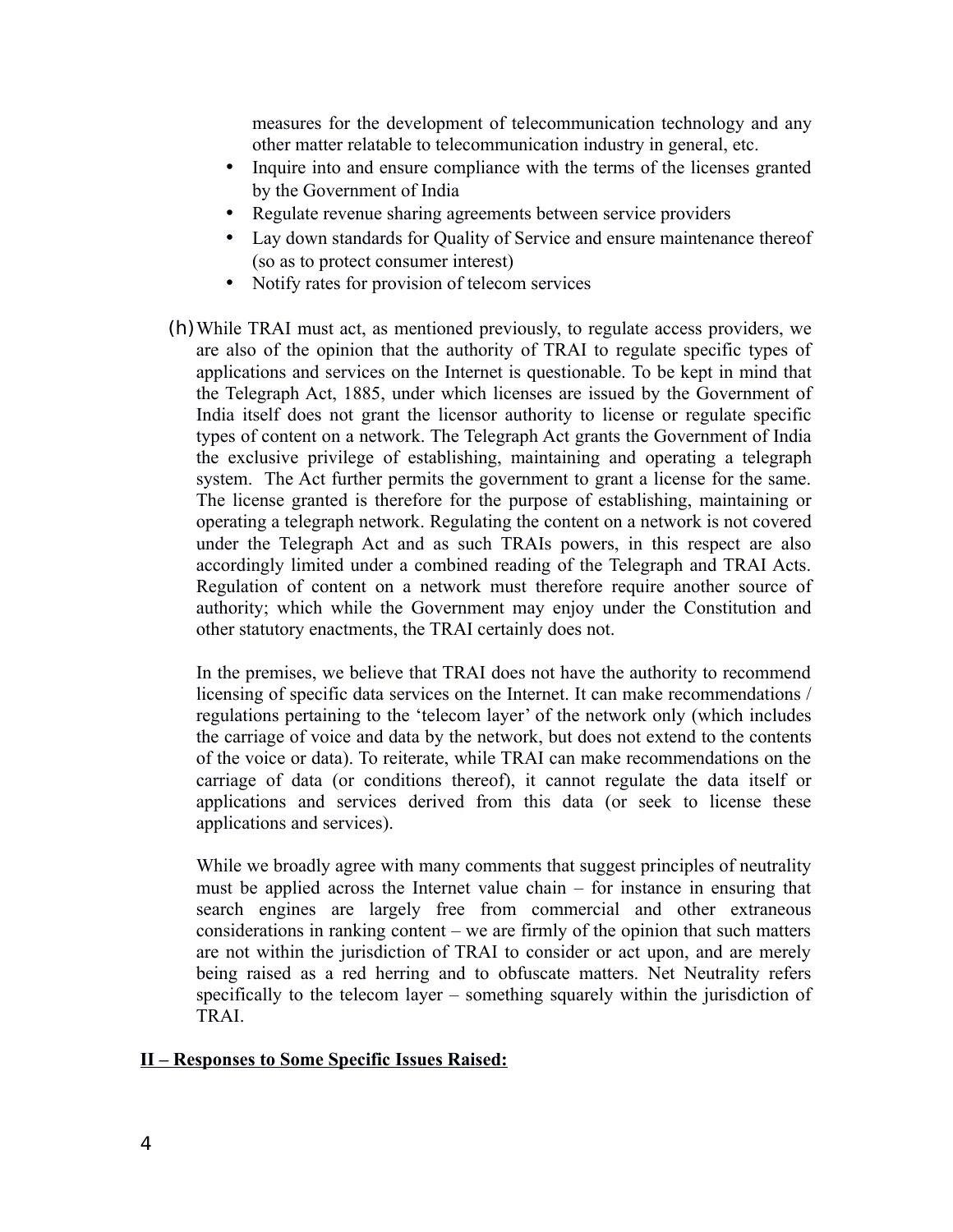1. *'Same Service, Same Rules' / Difference in regulatory burden between OTT Communication Providers and TSPs:*

Most responses from industry have made the point that TRAI should use principles of regulatory neutrality and therefore either decrease the existing regulatory burdens on TSPs or increase the regulatory burden on OTT service providers so as to level the playing field and reduce the opportunity to make profits on account of arbitrage in regulatory regimes.

This is a patently untenable argument given that TSPs and OTT Communication providers provide entirely different services. TSPs provide not only a voice service, but also and more crucially, provide carrier services whereby they enable access to networks (be they voice or data). TSPs are access service providers while OTT communication providers are clearly not.

It is this element of carriage which is so important and is sought to be protected by putting in place appropriate net neutrality regulation.

In this respect we urge TRAI to maintain the categorization of services as presently done in the licensing framework adopted by the Government of India for telecom services. Services are not defined based on functionality but divided into Basic Services, VAS, etc. Services may again be grouped according to the technology stack used – for instance in the case of fixed line and mobile.

Over the top players – including communication providers – represent the content of data services and therefore fall outside the purview of the telecom regulator. As we have mentioned previously, for the purpose of telecom regulation, anything within a data packet is content. While TRAI may regulate the transmission or carriage of data itself, it cannot look into the content of the data packet. This is the same principle followed everywhere around the world in the telecom sector.

Services must not be defined by functionality but based on existing licensing categories – i.e. Basic Services, VAS etc. It may be kept in mind that even presently, voice services are treated differently (from a regulatory perspective) if they are wired line or wireless – therefore clearly, existing classifications of services are not necessarily linked to functionality.

Further, and critically, it is impossible to disaggregate and precisely pigeon hole services in the context of the Internet. The advent of Web 2.0 around the turn of the century has ensured that a majority of online content is interactive in nature. This is what has lead to the explosion of Internet usage over the last decade or so. This however means that often services are either converged or extremely difficult to disaggregate and classify based purely on traditional conceptions of function. For instance, any blog, any comments section on a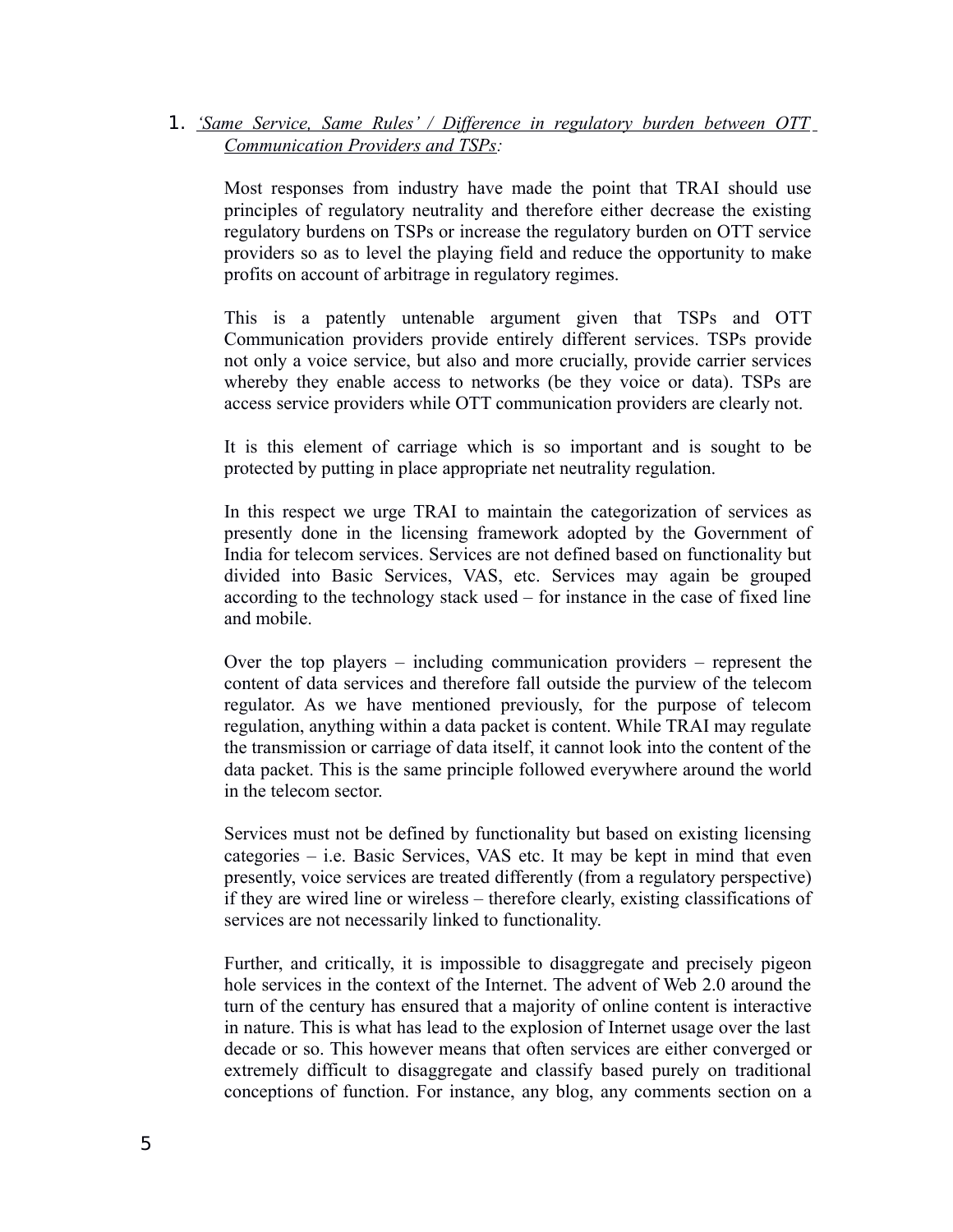website or even a document management program such as Google docs can practically be used as a replacement for SMS – in that they all provide the ability to communicate in real time using text. In the context of Web 2.0 the TRAI classification of OTTs into 'communication' and 'non-communication' makes little practical sense and would merely result in opening Pandora's box.

#### a. Application of security conditions and consumer protection:

It is argued that OTT players do not have to follow the security conditions in the licenses granted to TSPs for voice services and therefore there is a inherent security risk. However, this fails to consider that all OTT players ride over a TSPs network and accordingly the Government will have the power and ability to conduct authorized surveillance, block content etc. as required.

It is also important to point out that there is no positive duty cast on TSPs to mediate content – whether for security reasons or otherwise. While they may be required to act, under specific instruction from relevant Government Authorities and / or Courts for instance to block access to certain specific content, they cannot make suo moto decisions on the legality or otherwise of the contents within data packets, and as such there is no reason for permitting practices such as deep packet inspection that could pose threats to civil liberties such as the right to privacy.

It is further argued that consumer protection norms including privacy protections etc., do not apply to such OTT players. This is a patently false argument and it is sufficient to note that all Indian laws will apply equally to all content and services accessible in India using the Internet. Users will therefore be able to utilize consumer forums, regular civil and criminal courts to enforce their rights against online content and service providers.

Licensing will not solve any issues pertaining to consumer protection / privacy etc. given the absence of any holistic laws on this issue in India. While we believe that the consumer protection frameworks do need urgent amendment and strengthening, this is not within the jurisdiction of TRAI to act upon.

### b. Purported loss of revenue to government:

It is argued that OTT communication players do not pay any of the levies to the Government that TSPs are required to (whether in the form of share of revenues, contributions to USO, spectrum costs, etc.) and therefore there is a loss of revenue to the government and further that OTT communication players do not contribute towards mandatory infrastructure development.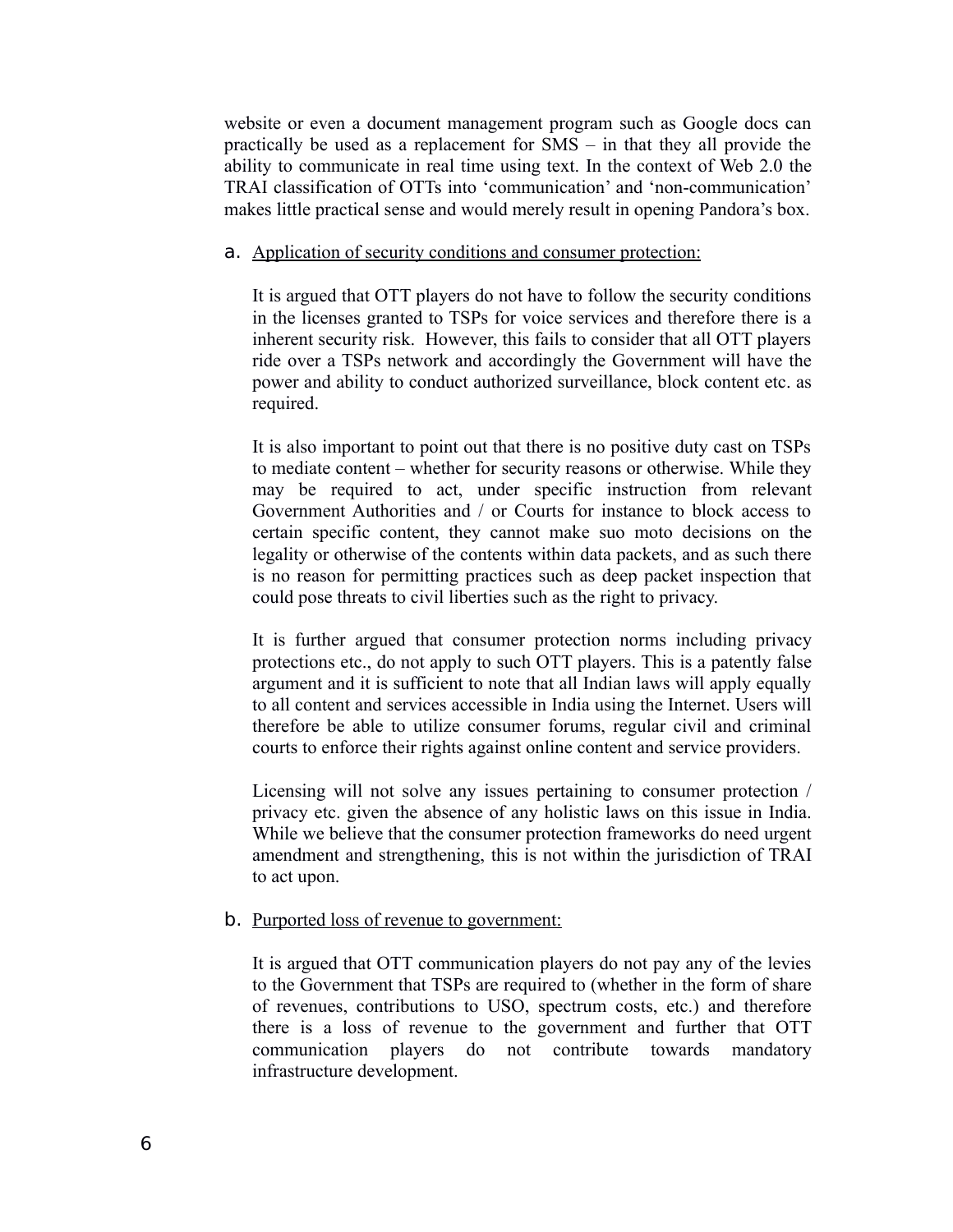These arguments are misplaced. As previously noted in the Original Comments (and further explained later on in these Counter Comments), revenues of TSPs are only increasing (on the back *inter alia* of increased data usage) – therefore the revenues of the Government too will increase rather than decrease.

While issues of taxation of Internet based services are indeed problematic and do require solutions – such matters do not fall within the mandate and jurisdiction of TRAI. Implementation of an appropriate tax regime apropos of online providers is essential and the Government must take appropriate steps to ensure the public exchequer is not defrauded of tax due in India by online players. However, this cannot be dealt with by TRAI and certainly not through the imposition of a licensing system.

### 2. *Revenues of telecom companies:*

It is argued that TSPs are facing revenue losses due to cannibalization of voice and sms services by OTT communication providers and that the growth of data revenues is insufficient to maintain the profitability of TSPs or meet costs of infrastructure development.

At the outset it is pertinent to note two critical facts – first, that in the various comments from industry published by TRAI, despite virtually every industry player stating that the gains in data revenue are insufficient to compensate for the lost revenue on account of purported cannibalization of voice/sms revenue by over the top players, they have all failed to provide any data to back this up. The comments of the various industry players are replete with bald statements concerning the purported loss of revenues – without any data being used to back this up.

Second, it is pertinent to note the comments of CityCom Networks (Spectranet) which has clearly stated that they believe that data revenues are sufficient to meet investment costs and in this respect also point out that spectrum and so on is bought on the basis of an existing operating environment, so TSPs were aware at the time of purchase of spectrum of relevant market conditions including possibilities of revenue loss on account of drop in sms and voice usage.

In respect of the arguments posited on the loss of revenues, some of the responses received from industry bodies, notably those of Airtel and Vodafone state that the telecom. industry has invested a total sum of 750,000 crores since its inception and that another 500,000 crores will need to be spent in the next 5 years. It is also stated *inter alia* that:

- i. the telco industry is in bad shape with total debt increasing to over INR 300,000 crores in the last financial year.
- ii. That debt to equity ratios have doubled over the last 5 years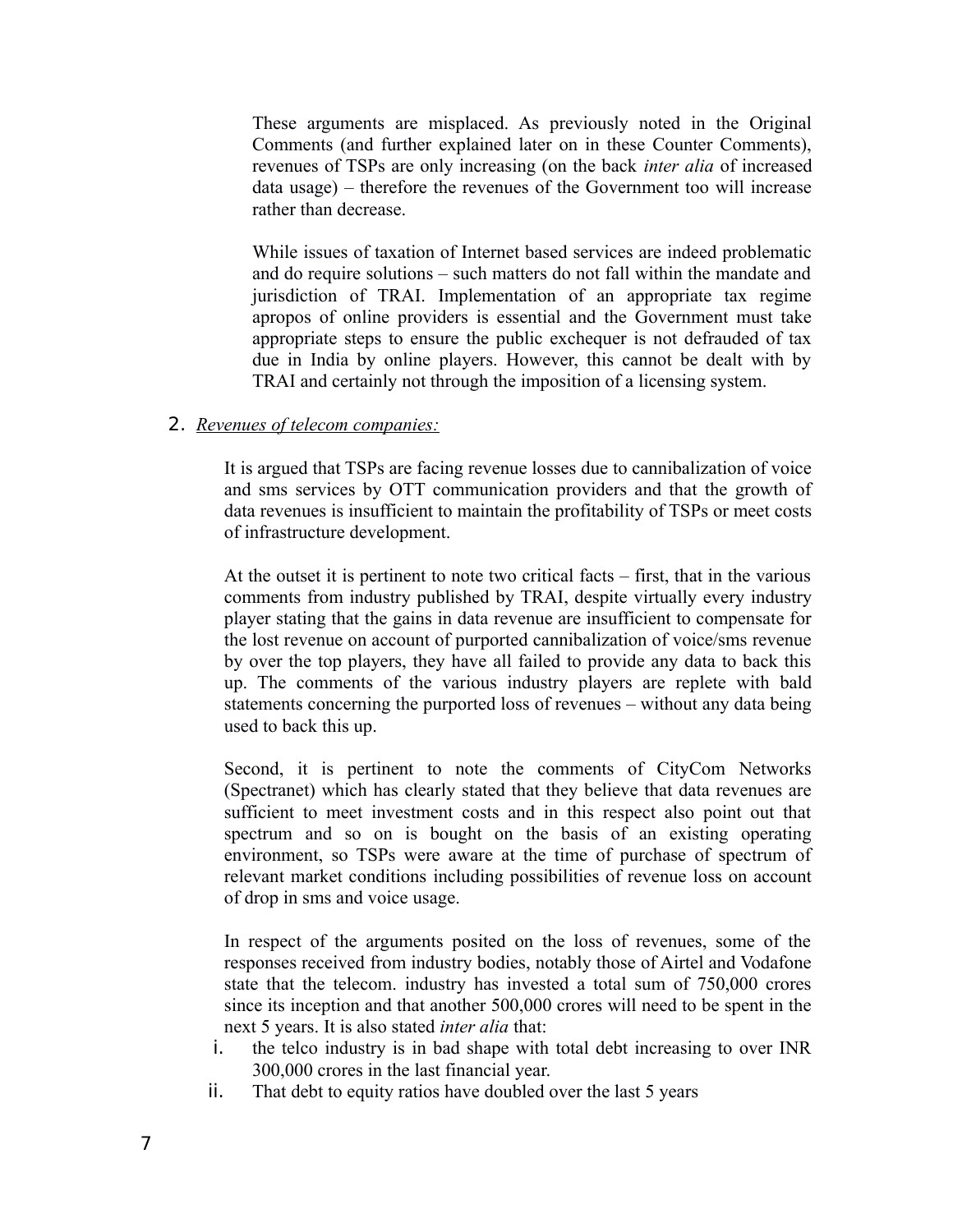- iii. Return on capital investment is about 1%
- iv. TSPs make less money on data usage than voice usage, and therefore as there is a substitution of traditional services by VOIP they would loose about 1200 crores per 1% traffic loss.
- v. BSNL presents data that shows it has lost about 5 million traffic minutes of international calls from November 2014 to February 2015 (though it is unclear whether or why this is seen as being solely on account of over the top communication players acting as substitutes – it could just as well be BSNLs competitors eating into its market share).
- vi. Idea has presented data that purportedly shows that telcos have made losses of about INR 16,800 crores in the FY 2013/14 and that return on investment for even profit making telcos is insufficient to meet cost of funds.
- vii. Idea also argues that as voice revenues form the basis of the service provided by TSPs, only voice pricing reflects investment and other costs and data pricing was based only on incremental costs. A shift in revenue stream towards the data side, will therefore necessitate a shift in data pricing to account for investment costs.

We believe that the aforementioned arguments and data presented by industry bodies are misplaced, misrepresent facts / the state of the industry and must be rejected by the TRAI (for the reasons presented in our Original Comments as well as the factors mentioned hereinafter).

First, it is common knowledge, as shown by the periodic TRAI reports that even voice/sms penetration in India is not even close to 100% of our population. There is a steady increase in subscriber growth across sectors thereby leading to greater revenues and profits for the telecom industry.

Second, if you were to examine the total revenues and profits being made by the telecom industry in India, it does appear as though the industry is in good health and statements concerning their purportedly perilous financial position are somewhat exaggerated.

It may be noted that the industry's revenues reportedly grew by as much as 10.1% across the market in the previous financial year (2014) as compared to an 8.6% growth rate previously.<sup>[2](#page-7-0)</sup>

Various industry and investor reports also paint a rosy picture of the telecom industry. Notably, a BNP Paribas Securities India report from last year clearly states that EBITDA margins are improving, revenues from data growth are rising

<span id="page-7-0"></span><sup>2</sup> "TRAI Data Shows Turnaround Happening in the Telecom Sector", The Hindu Business Line, June 10, 2014, available at http://www.thehindubusinessline.com/features/smartbuy/tech-news/trai-datashow-turnaround-happening-in-telecom-sector/article6101702.ece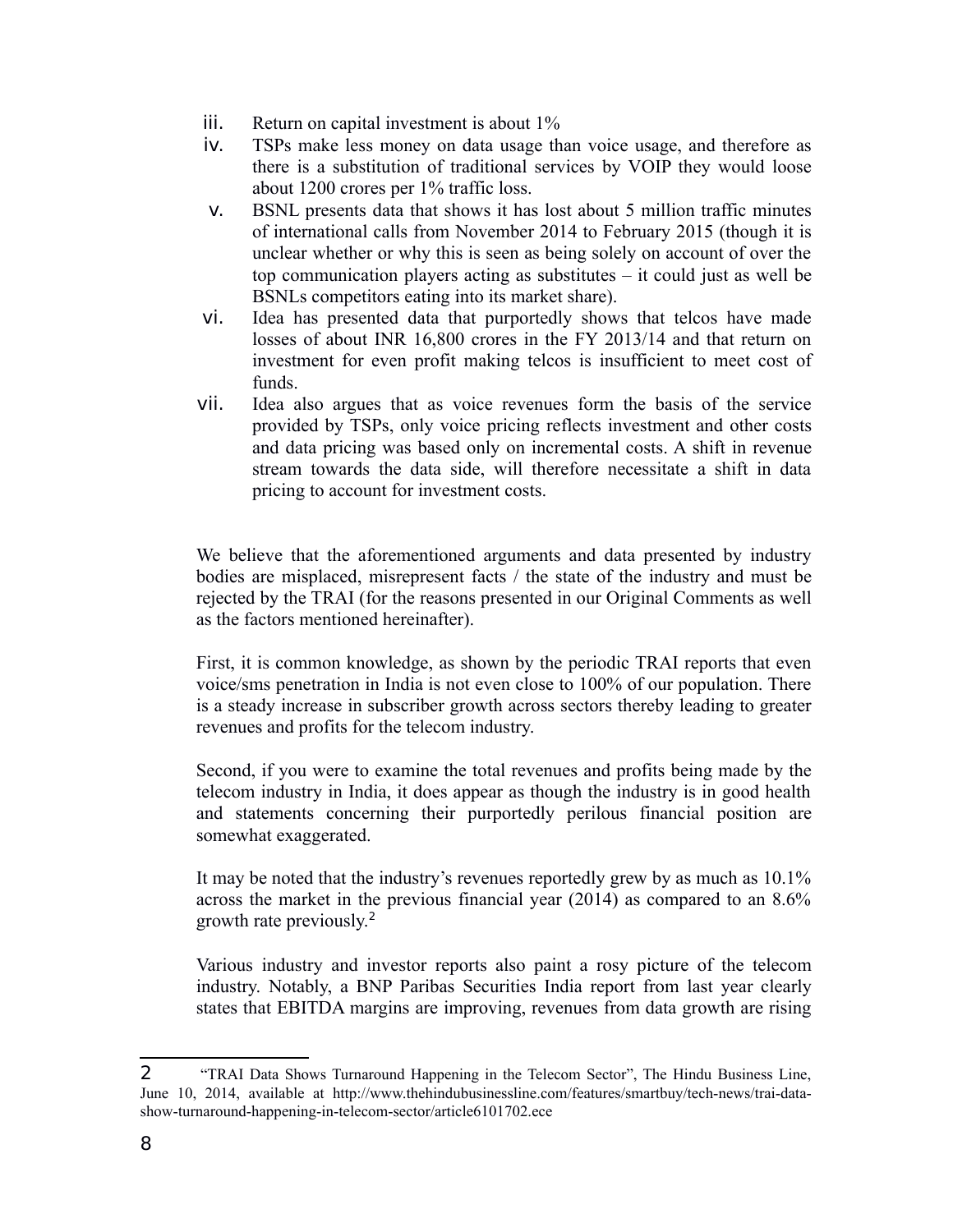and that while spectrum auctions would reduce profitability temporarily, the telecom industry as a whole was actually in improving health.<sup>[3](#page-8-0)</sup>

Even looking at companies performance on an individual basis, one sees that not only are some of the telecom companies making massive profits, these are only set to continue to increase in the near future – largely on the back of growth of data services (as well as addition of subscribers).

For instance, Airtel has earned revenues of over 140,000 Crores over the last 2.5 years which equates to a profit of approximately 16,000 crores in the same period.[4](#page-8-1)

In Airtels financial report for Jan-March this year, their net profit increased by 30.5% to reach Rs 1255 crore. In the same period last year, they had net profits of Rs 962 crore**.** [5](#page-8-2)

Even looking at annual revenues, Compared to Rs 2773 crore of net profit in the financial year 2013-14, Airtel posted net profit of Rs 5183 crore for the financial year 2014-15, which is an increase of whooping  $86.9\%$  $86.9\%$  $86.9\%$ <sup>6</sup>.

Similarly Vodafone is also doing exceedingly well and has declared record profits for a couple of years now - backed by growth in its subscriber base, higher call rates and increased data usage.<sup>[7](#page-8-4)</sup> The company has shown a 11.7 per cent rise in service revenue at INR 20,641.9 crore for the first half of the last financial year ended September 30, on the back of 65.5 per cent jump in data (browsing) revenue to Rs 2,552 crore during the period.<sup>[8](#page-8-5)</sup> Notably, their last financial results also show that average realisation per minute from voice rose by 5.6 per cent to 49.9 paisa and average revenue per user grew marginally to Rs 202 from Rs 200 in the previous quarter.  $9$ 

<span id="page-8-0"></span><sup>3</sup> "TRAI Data Shows Turnaround Happening in the Telecom Sector", The Hindu Business Line, June 10, 2014, available at http://www.thehindubusinessline.com/features/smartbuy/tech-news/trai-datashow-turnaround-happening-in-telecom-sector/article6101702.ece

<span id="page-8-1"></span><sup>4</sup> Nikhil Pahwa, "A Response to Airtel's Justification of Its Net Neutrality Violation", Medianama, December 27, 2014, available at http://www.medianama.com/2014/12/223-a-response-to-airtels-statementjustifying-net-neutrality-violation/

<span id="page-8-2"></span><sup>5</sup> Mohul Ghosh, "Airtel, Idea Profits Surge on High Mobile Data Usage. Low Profits Due to OTTs Theory Debunked", Trak.in, April 29, 2015, available at http://trak.in/tags/business/2015/04/29/airtel-idearevenue-growth-profits/

<span id="page-8-3"></span><sup>6</sup> Mohul Ghosh, "Airtel, Idea Profits Surge on High Mobile Data Usage. Low Profits Due to OTTs Theory Debunked", Trak.in, April 29, 2015, available at http://trak.in/tags/business/2015/04/29/airtel-idearevenue-growth-profits/

<span id="page-8-4"></span><sup>7</sup> Business Standard, "Vodafone Posts First FY Profit in India", May 21, 2014, available at http://www.business-standard.com/article/companies/vodafone-posts-1st-fy-profit-in-india-114052001237\_1.html

<span id="page-8-5"></span><sup>8</sup> Business Standard, "Vodafone India Service Revenues up 11.7% in First Half of FY 15", November 12, 2014, available at http://www.business-standard.com/article/companies/vodafone-indiaservice-revenue-up-11-7-in-first-half-of-fy15-114111101083\_1.html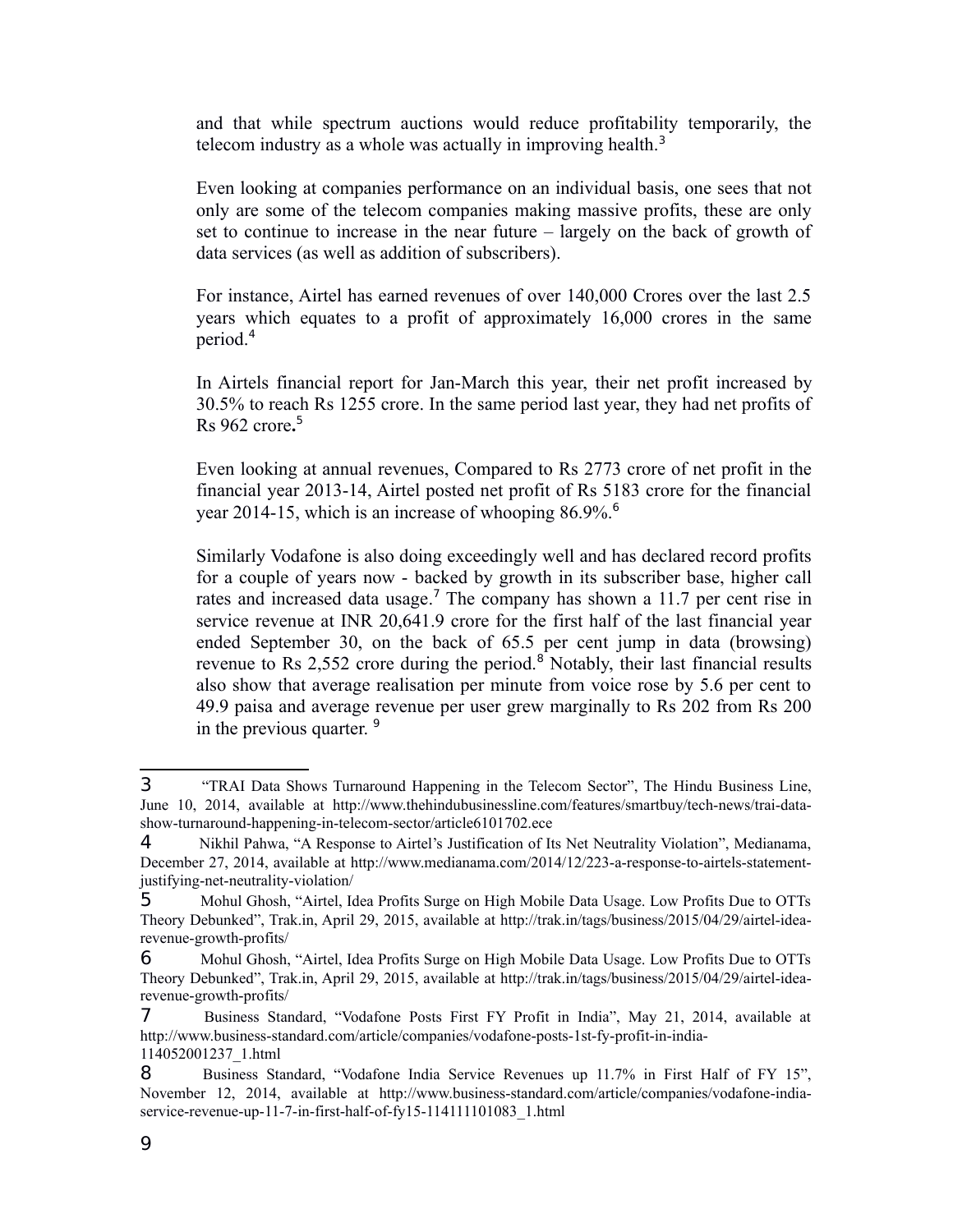Idea too is doing exceedingly well from a business perspective. Their Profit After Tax was up last FY by over a 100% from the previous year to 1689.3 crores (total income stands at something like 26,179 crore). Notably Idea has paid dividends to shareholders for the last 2 years.<sup>[10](#page-9-0)</sup>

If one is to examine any publicly available projections of incomes of TSPs – both internal projections as well as done by various investment groups etc. it is clear that while the revenue mix will indeed change  $-$  i.e. a greater proportion of revenues will come from data, the total revenues itself will continue to increase at a good rate due to the massive increase in data revenues.

To sum up, as things stand it appears as though TSPs do have enough operational leeway to ensure adequate infrastructure development. For instance, a CLSA report states "Bharti has forecast cumulative operating cash flow at Rs 94,200 crore during FY14-16, despite a Rs 53,700 crore capex spend and another Rs 6,500 crore (towards) spectrum payments. It will have free cash flows of Rs 28,700 crore". $^{11}$  $^{11}$  $^{11}$ 

That said, while the issue of high costs of spectrum and so on is may be something that should be considered by the Government at the appropriate time, this issue is not directly at the heart of the net neutrality debate (keep in mind that one does not have to possess or license spectrum in order to be an Internet Service Provider). Further, one wonders why rather than demand reform of how spectrum is dealt with, TSPs want to instead increase revenue streams from other areas at the cost of the consumer. It is also worth noting that a large part of the disquiet in the telecom industry is solely due to the unavailability of adequate spectrum / cancellation of licenses by the Supreme Court and rebidding involved etc., all of which are issues that require attention, but certainly not under the rhubric of net neutrality regulation.

It must also be kept in mind that large amounts of debts on the books of TSPs does not per se indicate either that the industry is in bad health or that the business of TSPs is not profitable. Debt has increased not due to a fall in revenues and a failure to meet operating costs etc. but largely due to investment opportunities taken on by TSPs – for instance Airtel's expansion in Africa. Further, the debt most TSPs are under is far from unserviceable. For instance, Morgan Stanley, in a recent report, has estimated Bharti's net debt would come down to Rs 40,480

<sup>9</sup> Business Standard, "Vodafone India Service Revenues up 11.7% in First Half of FY 15", November 12, 2014, available at http://www.business-standard.com/article/companies/vodafone-indiaservice-revenue-up-11-7-in-first-half-of-fy15-114111101083\_1.html

<span id="page-9-0"></span><sup>10</sup> The Economic Times Idea Cellular Ltd company financials, May 3, 2015, available at http://economictimes.indiatimes.com/idea-cellular-ltd/profitandlose/companyid-3154.cms

<span id="page-9-1"></span><sup>11</sup> Kalyan Parbat, "Telcos to add Rs 92,000 crore debt; another auction to hit Airetl, Idea and Vodafone Finances severely", February 15, 2014, available at http://articles.economictimes.indiatimes.com/2014-02-15/news/47358973\_1\_vodafone-india-mhz-bhartiand-vodafone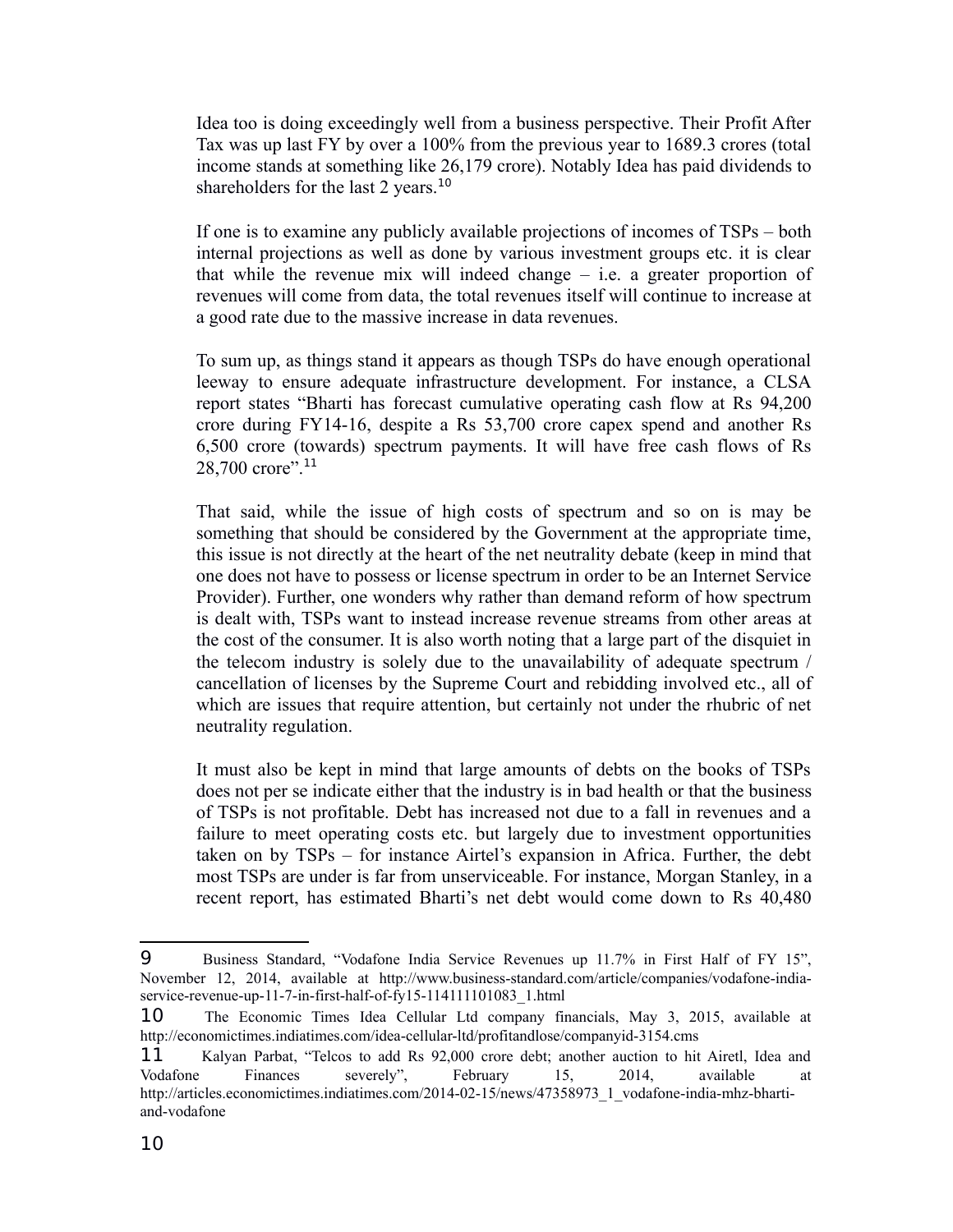crore by FY15. Idea Cellular's net debt is also estimated to be lower at Rs 9,917 crore and RCom's net debt is likely to come down to Rs  $32,840$  crore by FY15.<sup>[12](#page-10-0)</sup>

Notwithstanding the aforesaid, it is also worrying that TRAI appears to be buying into the argument that it needs to protect the profitability of TSPs or indeed ensure protection of revenue streams that are changing on account of obsolescence of technology. While undoubtedly, TSPs must be able to function appropriately (and accordingly, should expect a reasonable rate of return), it is not the regulators place to ensure massive super profits to these telecom companies, particularly when doing so would mean the regulator act must against its explicit mandate to ensure competition in the telecom sector and protect consumer interest. TRAI has no business attempting to protect revenues of market players on account of obsolescence of technology. It must also be kept in mind, that as noted in the Comments made by Spectranet, each of the TSPs concerned has made a business decision to operate in this field and is well aware of the costs and revenues likely to be associated with operating in the telecom environment. To now seek handouts from the regulator or to ensure that their revenue streams are protected at the cost of innovation, competition, consumer choice, etc. is patently inequitable and must not be permitted.

a. Competition in the telco market:

It is repeatedly stated that the Indian TSP industry is competitive with tremendous choice available to the consumer. This is however patently untrue.

As of July 31, 2014, the DoT has permitted 350 ISPs to operate in India of which 90 are licensed to provide all India services.<sup>[13](#page-10-1)</sup> Despite the seemingly high number of ISPs, the Telecom Regulatory Authority of India notes that "...top 20 ISPs provide Internet services to 98% subscribers<sup>"[14](#page-10-2)</sup>

In practice, consumers have very little to absolutely no choice of service provider. The industry functions as a cartel, with informal arrangements ensuring that competition is not allowed to blossom and consumers have no choice. Switching service providers, particularly in the case of fixed line / broadband, is virtually impossible even in large parts of urban India let alone rural India.

<span id="page-10-0"></span><sup>12</sup> Sounak Mitra, "Rising Debt a Worry For Telecom Firms", July 1, 2013, available at http://www.business-standard.com/article/companies/rising-debt-a-worry-for-telecom-firms-113062800864\_1.html

<span id="page-10-1"></span><sup>13</sup> List of Companies Authorized to Provide ISP Services, available at http://dot.gov.in/sites/default/files/List%20of%20companies%20authorized%20to%20provide%20ISP %20services%20as%20on%2031.07.2014%20%284%29\_0.pdf

<span id="page-10-2"></span><sup>14</sup> TRAI Consultation Paper dated December 2006, on "Review of Internet Services", p.3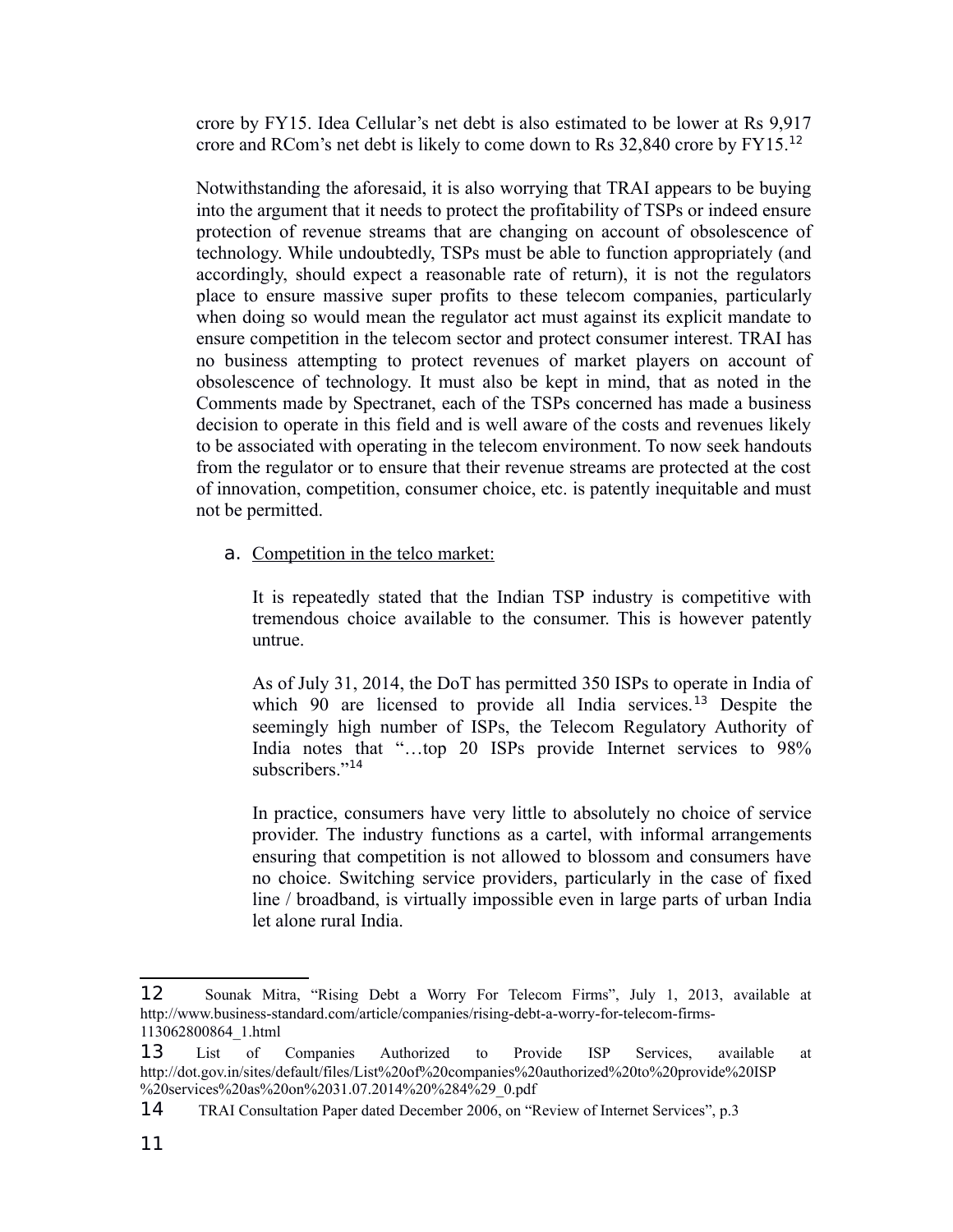Even in areas where there are notionally more than 1 service provider, for instance it is repeatedly argued that Delhi has over 10 service providers thereby ensuring competition, what is actually seen on the ground is a complete absence of meaningful competition in the market. Residential localities for instance are divided up by service providers so as to reduce their costs of infrastructure provisioning and to ensure a captive market for their services. Switching is impossible in such situations.

Even in terms of measures of market shares and other statistical data it is clear that the TSP industry in India is actually very uncompetitive.

For instance, the top three companies – Bharti Airtel (35 per cent), Vodafone India (28 per cent) and Idea Cellular 28 (per cent) - accounted for 91 per cent of incremental industry revenue in FY14.[15](#page-11-0)

Data published by TRAI also demonstrates not only the existing monopolization in the telecom. sector but actually shows increasing concentrations.

Per TRAI figures of May 2014, the top five broadband service providers constituted 84.35% market share of total broadband subscribers. They are BSNL (17.70 million), Bharti Airtel (13.84 million), Vodafone (8.23 million), Idea (8.19 million) and Reliance Communications Group (7.15 million). $16$ 

The top five Wired Broadband Service providers were BSNL (9.98 million), Bharti Airtel (1.40 million), MTNL (1.13 million), YOU Broadband (0.39 million) and Beam Telecom (0.39 million), while the top five Wireless Broadband Service providers are Bharti Airtel (12.43 million), Reliance Communications Group (7.04 million), BSNL (7.72 million), Idea (8.19 Million) and Vodafone (8.23 million).<sup>[17](#page-11-2)</sup>

<span id="page-11-0"></span><sup>15</sup> "TRAI Data Shows Turnaround Happening in the Telecom Sector", The Hindu Business Line, June 10, 2014, available at http://www.thehindubusinessline.com/features/smartbuy/tech-news/trai-datashow-turnaround-happening-in-telecom-sector/article6101702.ece

<span id="page-11-1"></span><sup>16</sup> TRAI Press Release available at http://trai.gov.in/WriteReadData/WhatsNew/Documents/PR-TSD-May,%2014.pdf

<span id="page-11-2"></span><sup>17</sup> TRAI Press Release available at http://trai.gov.in/WriteReadData/WhatsNew/Documents/PR-TSD-May,%2014.pdf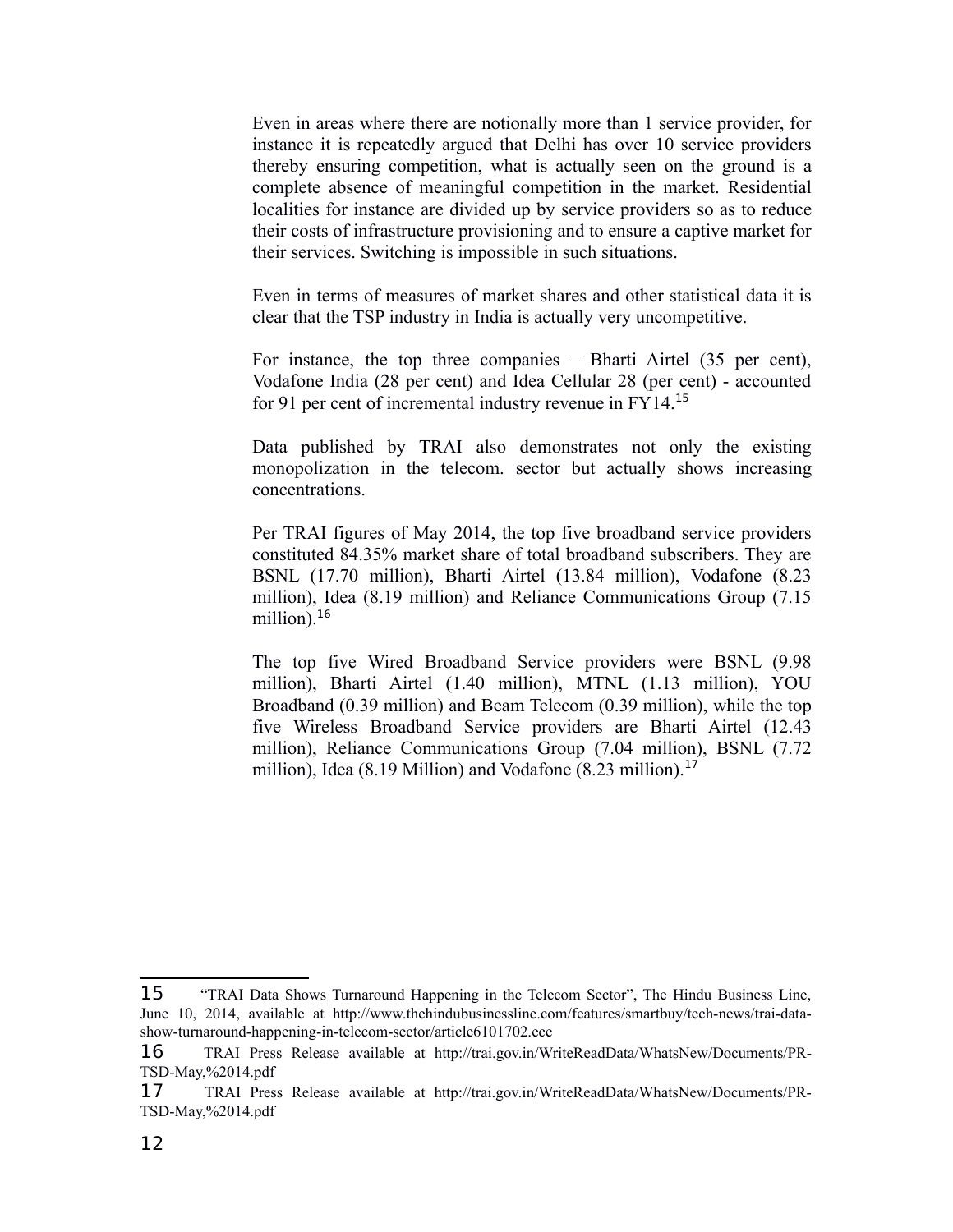

When compared against figures from November 2014, one notices not just that the top players have a huge market share but that this is in fact increasing.

As of November 2014, top five broadband providers constituted 86.97% market share of total broadband subscribers. These service providers were BSNL (18.70 million), Bharti Airtel (18.17 million), Vodafone (15.61 million), Idea Cellular Ltd\* (12.26 million) and Reliance Communications Group (6.77 million).

As on 30<sup>th</sup> November, 2014, the top five Wired Broadband Service providers were BSNL (9.98 million), Bharti Airtel (1.40 million), MTNL (1.13 million), Beam Telecom (0.44 million) and YOU Broadband (0.42 million).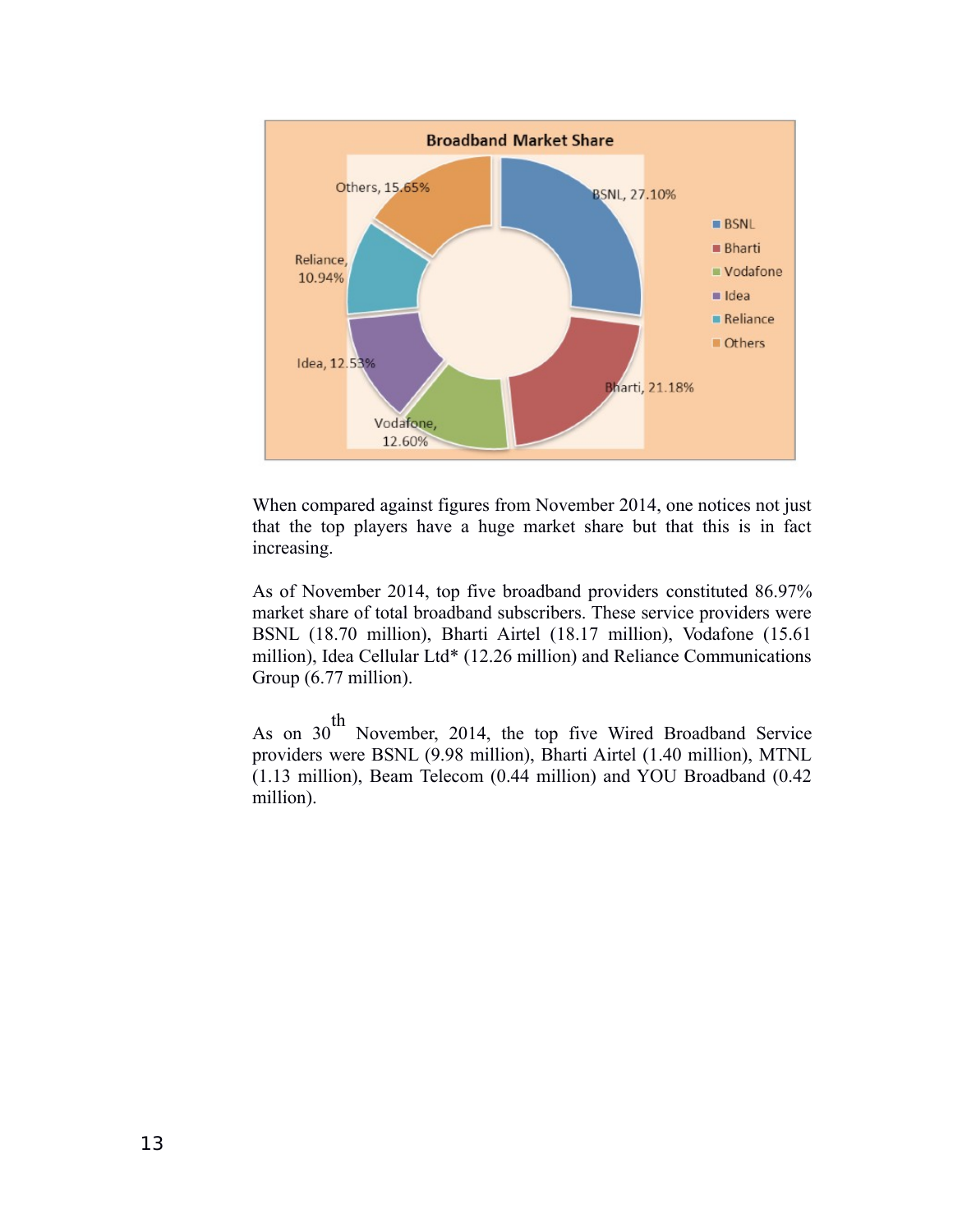

### **Service Provider-wise Market Share of Broadband (wired+wireless) Services**

It may also be worth noting once again that the extent of cartelization and market power (and lack of choice enjoyed by the consumers) has resulted in tremendous anger against certain practices of TSPs such as implementation of discriminatory fair usage policies, mis-selling of products etc. Despite public pressure, such practices are now ubiquitous, demonstrating the lack of actual competition in the market. In a competitive market, consumers would be able to move to a service provider who does not indulge in such practices, but no such choice exists in large parts of India.

It is therefore essential that appropriate net neutrality regulation be put in place so as to ensure leading service providers do not take advantage of their dominant market positions to act against consumer interest.

b. Infrastructure development:

It is argued that OTT communication players do not contribute to infrastructure development and therefore must face some levy or pay some contribution to TSPs.

This argument is misplaced and should be disregarded. As previously noted, the revenues of TSPs are increasing on account of greater use of OTTs by consumers and consequent manifold increase in data revenues. This increase is more than sufficient to ensure adequate infrastructure investment.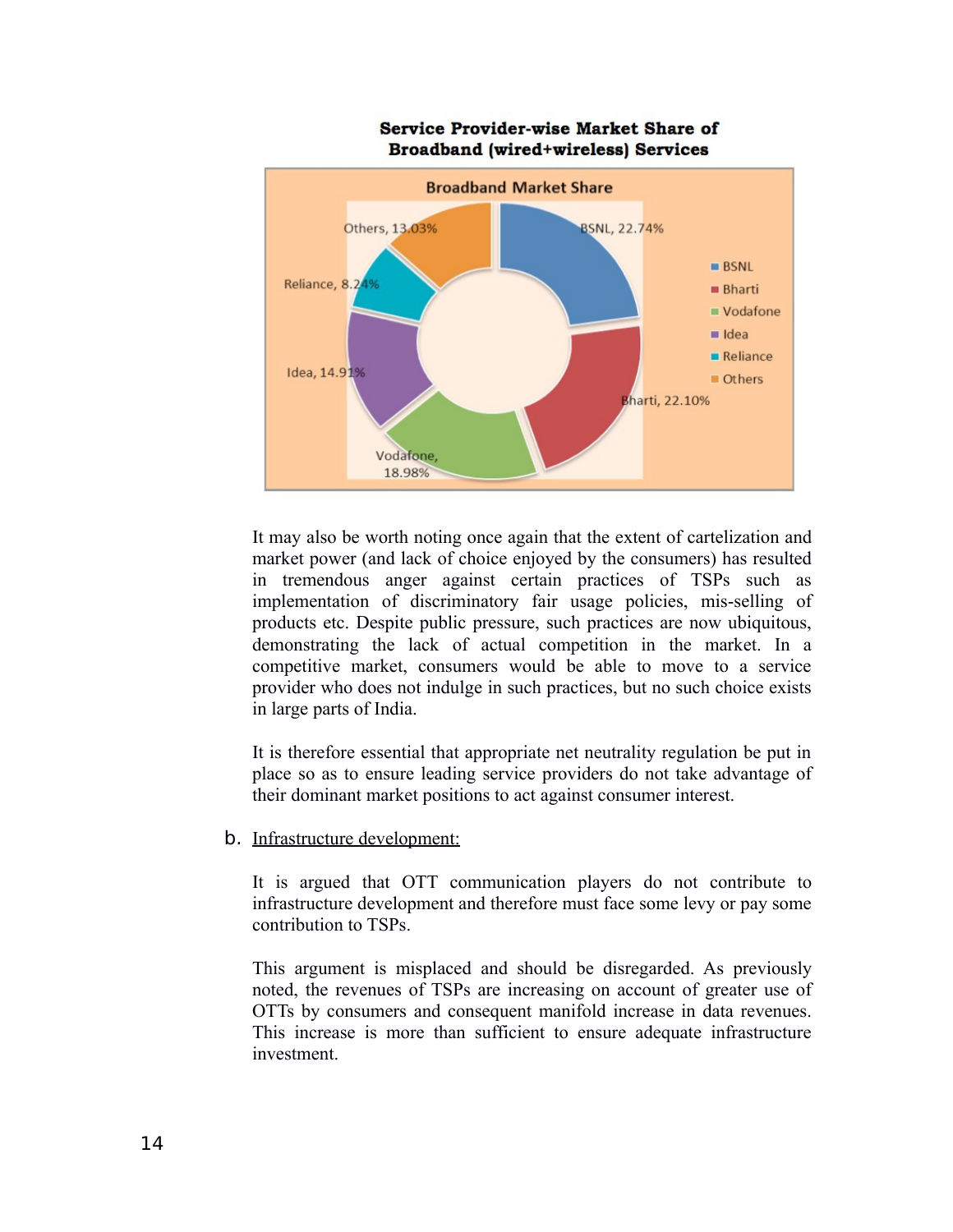If required, an appropriate tax regime may be instituted for relevant online service providers if the Government of India so desires.

Further, it must be kept in mind that the implementation of unrestricted traffic management and other such practices acts as a disincentive to the TSP to invest in infrastructure.

### 3. *Freedom to enter into commercial agreements for preferential access or charging:*

### a. Zero Rating:

It is argued that zero rating is essential to promote Internet penetration, give consumers choice of offerings, and that this is similar to reversing charges or toll free call lines.

In addition to the argument previously posed in the Original Comments, we respectfully submit that the issue of zero rating, in addition to its distortions of a competitive market, also creates numerous social issues that require the practice to be banned. Zero rating type deals introduce a huge distortion in the architecture of the public Internet; with a version of the 'Internet' put together by the ISPs and its partners being made available for free as against the priced 'public Internet' where all content, applications and services are available on an equal basis. This introduces a perverse private incentive into a public and egalitarian network, and leads to the classical issue of how a series of free and narrow/ immediate selfinterest based individual choices may not lead to the best overall collective social choice. Allowing such deals will kill the public Internet as an Open platform.

Permitting zero rating and other such deals, even on purportedly 'open' platforms will exacerbate problems of monopolization / centralization of online services. This will permit big companies (such as for instance, Facebook) to act as a repository of all user data. Presently, given the multiplicity of services on the Internet, data is collected differently by each service provider. Big Internet companies want to ensure that they can become centralized repositories of user data (which they can then monetize). This can be accomplished by ensuring that people can only access content through single platforms – such as that provided by Facebook. Essentially, Facebook will subsidise market access for certain content players, in exchange for user data that their service and content offerings collect. This will therefore increase the market power of big Internet companies and may in fact lead to the creation of private Internets – each associated with a particular service provider.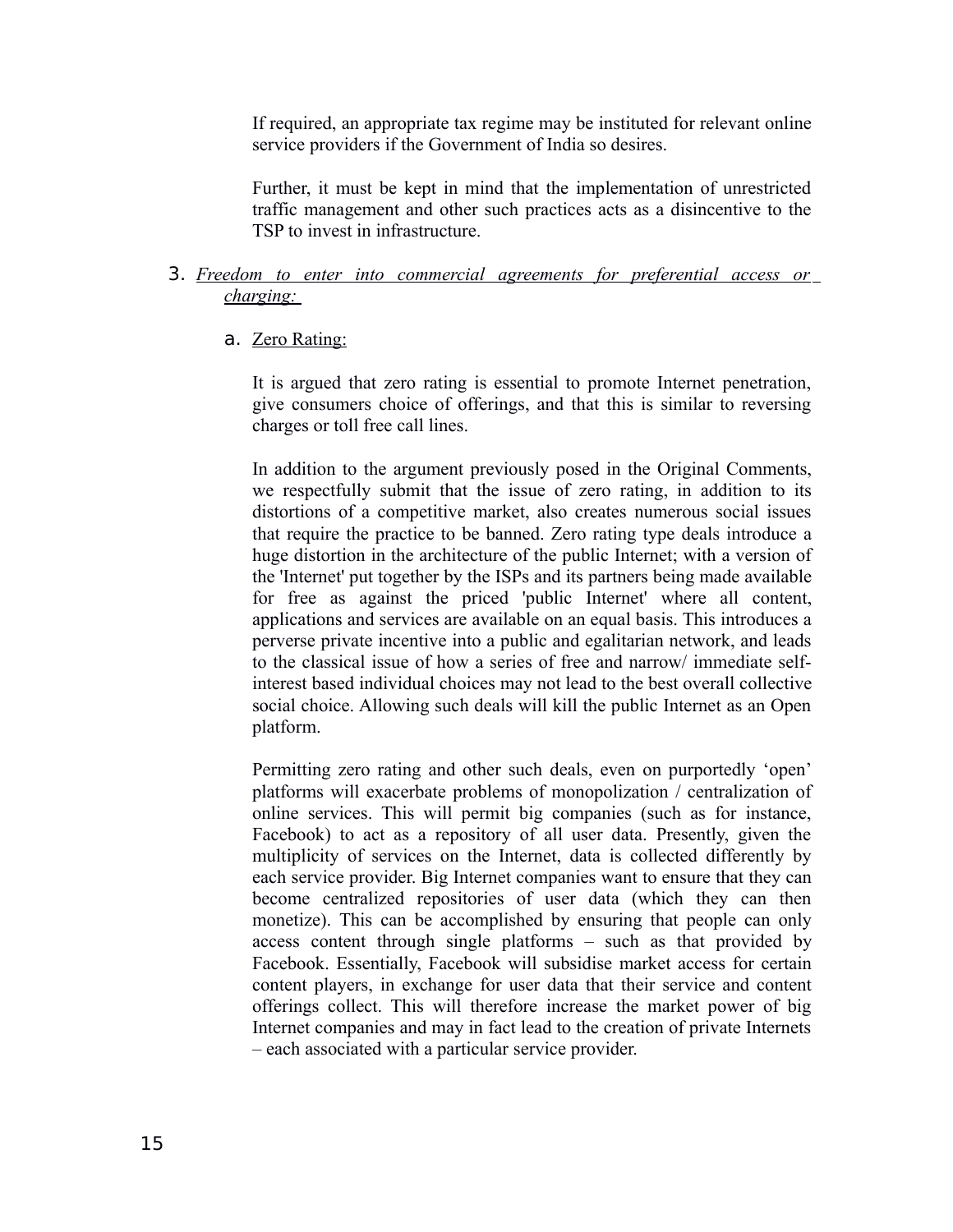In this respect, it is also worth questioning whether government services / e-governance programs etc., will be forced to ride on such private platforms. Will the government and citizens be required to share user and other data with private corporations running such platforms, given that most terms and conditions are extremely one-sided (for instance Facebook's Internet.org terms confer a royalty free worldwide license to Facebook to use all information shared on the service).

The use of zero rating and other such options is indicative of a new form of cartelization emergning in the Internet economy – with TSPs and existing Internet monopolies acting so as to ensure all competing providers are kept out of the mainstream market. This poses a threat to the Internet economy in the medium to long term and will lead to TSPs basically carrying a 'bouquet' of websites / applications, thereby reducing the Internet to cable TV and thereby limiting user choice and reducing the potential benefits that the Internet as a public network can offer.

Permitting TSPs to take advantage of the irrational consumer choices made when a product is free at the cost of long and medium term social welfare is not a stance TRAI should subscribe to.

One must also consider the effects such deals will have on increasing the centralization of online services (and consequent social and consumer problems that could be raised such as effects on privacy). For instance, using Internet.org may require one to sign into Facebook thereby permitting Facebook to track your activity on all applications and services offered on the platform.

Various zero rating platforms have stated that they are 'open' and will host any services (that meet certain conditions). Even in such situations however the platform provider can decide what services to host on the platform – thereby skewing the internet economy, limiting consumer choice and ensuring that the Internet is turned largely into a commercial enterprise rather than a space for exchange of knowledge.

Zero rating deals also raise privacy and other concerns. For instance, per Facebook / Internet.org terms and conditions, Facebook will gain a royalty free worldwide license to use any content provided by the user. Further, they will track users through their entire use of the Internet.org platform. This raises serious concerns about privacy, ownership and usage of data – will poor and first time users (whom such platforms largely target) be in a position to either understand or mitigate such concerns?

Further, zero rating deals are incomparable to toll free calling where the same does not form the main service provided but by and large acts as an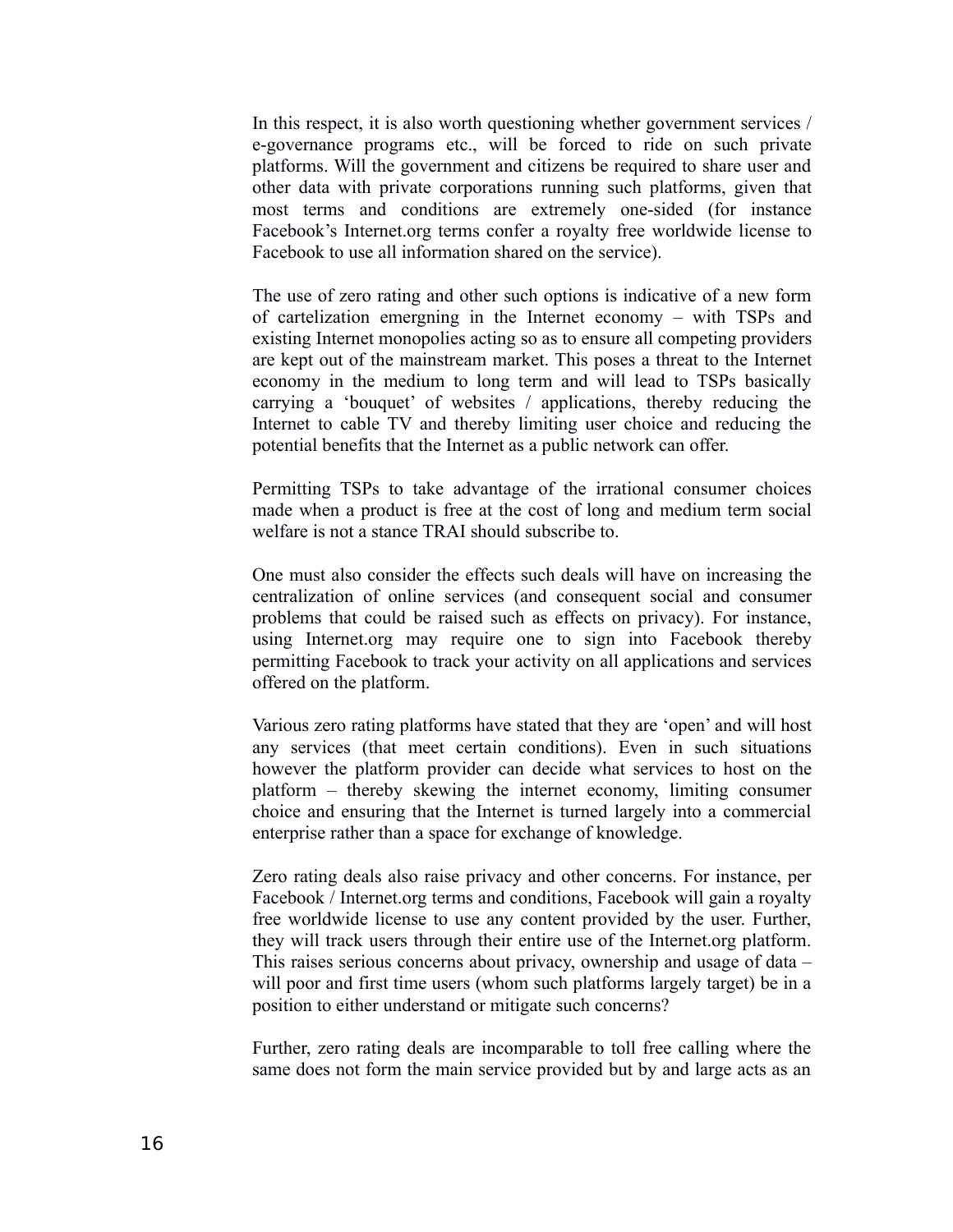ancillary support system to a main service (for instance in establishing customer care helplines and so forth).

b. Price differentiation on a 'reasonable' basis:

It is argued that price differentiation ought to be permitted on the lines of that permitted for voice etc. in terms of the Tariff Order of 1999. However, it is worth pointing out that the said Order does not deal with identical issues as the issue of Net Neutrality. The said Tariff Order is in consonance with the principle of common carriage and we believe a similar analogy in the context of the Internet would be permitting differentiation based only on bandwidth offered/provided, or the usage of data.

# 4. *Traffic Management Practices:*

We reiterate our Original Comments apropos of traffic management by TSPs and in particular emphasize that traffic management must never be used for commercial reasons – but only technical. Instances of discrimination of traffic (on account of implementation of traffic management) should be few, far between and, above all, transparent, proportional and non-arbitrary.

As a general rule no discrimination should be permitted on the Internet and any exceptions must be specific and implementation must be carefully monitored. The onus must be on the service provider to justify the need to carry out the specific traffic management practice and, it should be kept in mind that such steps shouldn't interfere with the access, affordability and quality of the services.

TSPs must only be permitted to use specific defined traffic management practices, and that too in defined circumstances, using specific methods. The use of deep packet inspection must be completely banned. What practices to permit and how must be a purely technical judgment based on optimizing network functionality and security.

While it is not possible to list each and every possible traffic management practice – each must be seen in context and a determination made as to the necessity of implementing such a practice for network security and functionality reasons vs. the costs to users (in the form of restricting consumer choice, limiting the amount of Internet use etc.). Traffic management must be restricted to specific instances – for example in the case of fighting spam, denial of service attacks, preventing computer viruses etc., that is where activities cause severe and serious network disruption- rather than differentiating between services or applications on the Internet, particularly for commercial or business reasons.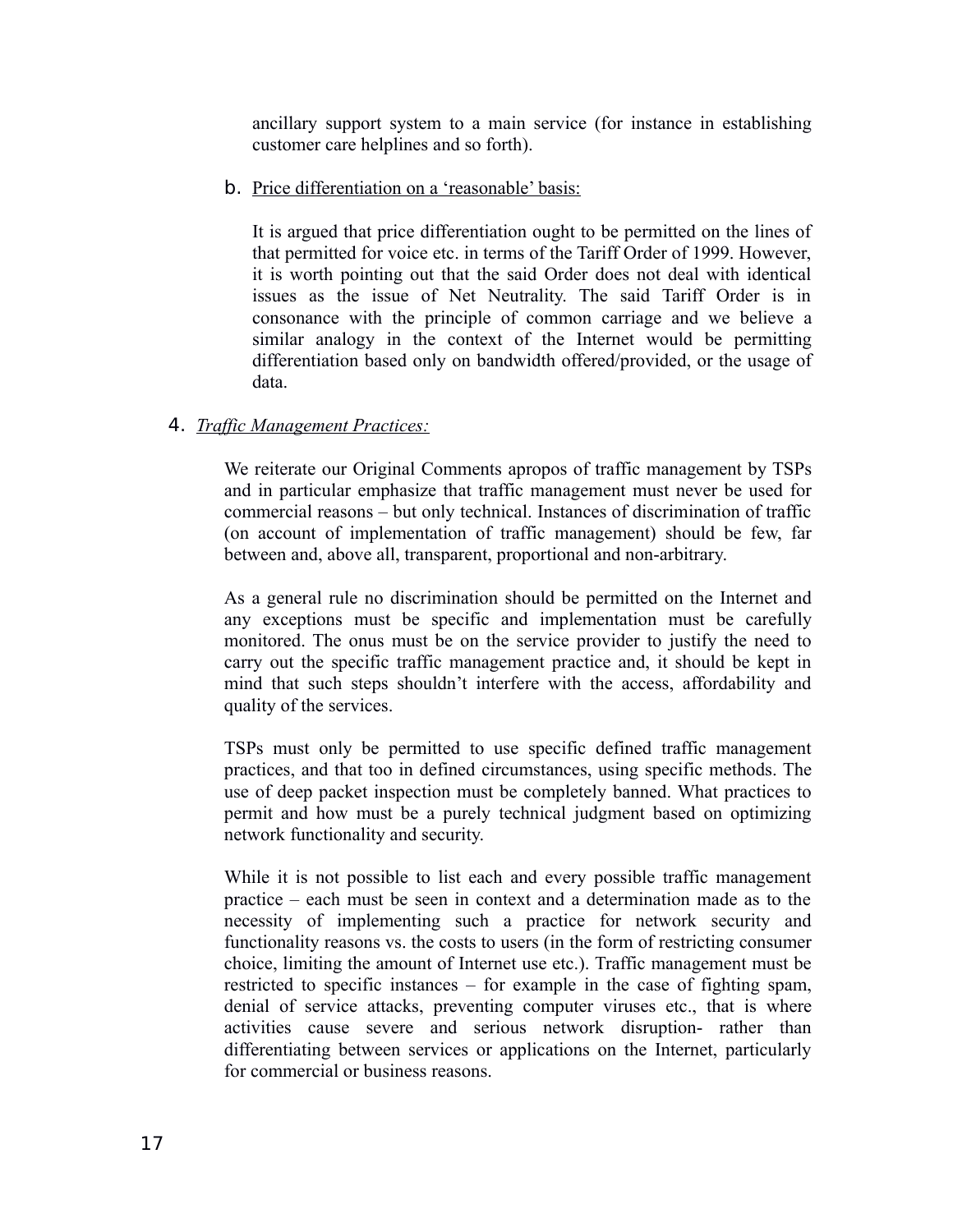All traffic or network management must be reasonable, proportionate and must be used only if tailored to achieving a legitimate network management purpose, taking into account the particular network architecture and technology of the Internet access service. Access providers must not be allowed to arbitrarily degrade services to applications that utilize heavy bandwidth such as video sites, torrents etc; or for that matter place arbitrary restrictions on total download limits.

It is also astonishing to note that many TSPs have suggested that there is no need to implement mandatory transparency practices as the consumers will not understand the traffic management practices adopted by TSPs. In fact, this makes it incumbent on TSPs to ensure full and adequate disclosure, in a form understood by the consumer.

Putting in place strong transparency measures is essential to promote development of newer services (by ensuring sufficient information is available to develop new service and application offerings on the Internet) and crucially to ensure adequate consumer protection. Given that Indian consumers are typically not well informed of their rights etc., and further that ISPs are the sole source of information on service provisioning, it is vital that complete disclosure of any practices that affect service provisioning is conducted.

It is essential that customers should be in a position to make an informed choice at the time of contracting with an access provider. Further, all customers must be able to continuously confirm whether they are actually receiving the service they have paid for. Therefore, a fully effective transparency policy (as recognized by TRAI in the Consultation Paper) should fulfill all of the following characteristics: accessibility, understandability, meaningfulness, comparability and accuracy.

5. Enterprise Solutions and Net Neutrality:

Many industry players have argued for enterprise solutions / specialized services to be excluded from the purview of Net Neutrality regulation, which they argue should only apply (for various reasons) to the public Internet.

While we do not per se object to the exclusion of private networks / specialized services from the scope of net neutrality regulation, care must be taken to ensure this exception is not used to defeat the purpose of any net neutrality regulation implemented vis-à-vis the public Internet.

Defining the scope of what constitute specialized services will therefore be critical (and should not be left to the market). Allowing TSPs the ability to declare any specific system/platform a private network – for instance Facebook declaring Internet.org as a private network / specialized service – would permit net neutrality regulations to be evaded easily.